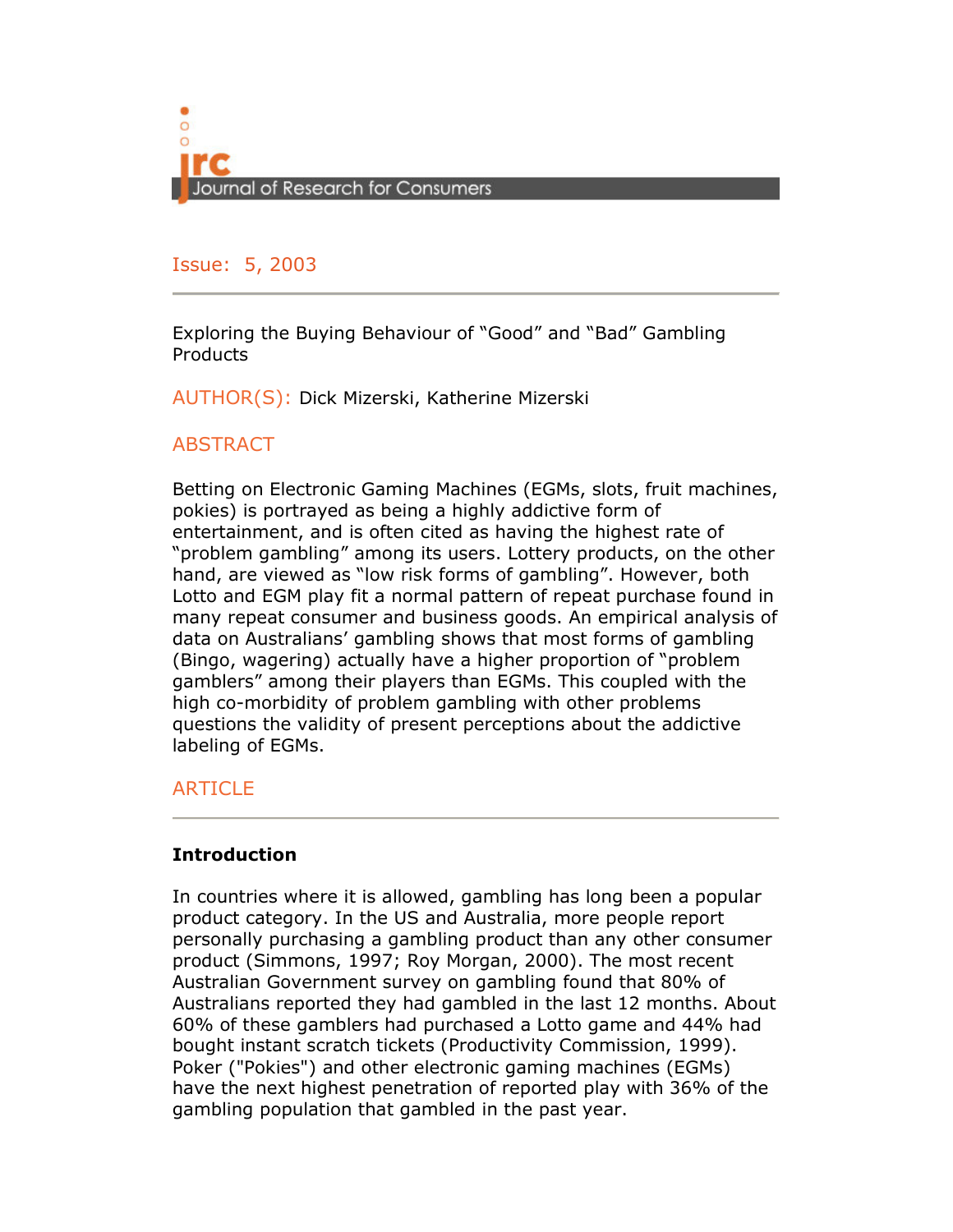Australia has had legal EGM play in most states for over 10 years, and is alleged to have the largest number of EGMs in the world. On a per capita basis, Australia has about five times more EGMs than the US. Although the share of the Australian population playing Lotto far exceeds that of EGMs, Lotto products account for only 11% of the total gambling revenue in Australia. On the other hand, the 36% of the Australian population that played EGMs generated 52% of total gambling revenue (Productivity Commission 1999), or five times more than lottery products. In addition, a relatively small proportion of EGM players account for most of the revenue. But is this unusual behaviour?

Although EGM play doesn't have the highest penetration of either the population or of "problem gamblers" (Bingo and wagering are much higher), it has been labeled the "distilled essence of gambling" or "crack cocaine of gambling" (National Gambling Impact Study Commission, 1999), with much political pressure focused on limiting its expansion in land based venues and barring it from an online presence. This study provides an examination of Australians' reported play of EGMs, and compares it to other "acceptable" forms of gambling and non-gambling products. The comparison portrays a more objective evaluation of EGM play and challenges the leading perspective used to explain its buyers' behaviour.

## The Nature of Gambler Decision-Making

Most of the literature on gambler decision-making portrays a rationale, thinking individual who occasionally (about 1 to 3% of gamblers) exhibits compulsive behaviour . These compulsive gamblers are usually called "problem" or "pathological" gamblers because of the financial, legal and social costs associated with their level of gambling (Collins and Lepsley 2003).

Another view of consumer gambling behaviour involves the concept of habit. Although there are numerous views of the role of habit, it is generally accepted that habits are behavioural tendencies that will re-occur in the context of a stable environment. In an analysis of many studies that compared the effects of cognitions and habit on everyday behaviour, Ouellette and Wood (1998) found that habit provided a better explanation and prediction of frequent activities (those done daily or weekly). Therefore, the cognitive based view may not be the best paradigm to understand a frequently repeated behaviour like gambling.

#### Patterns of EGM Purchasing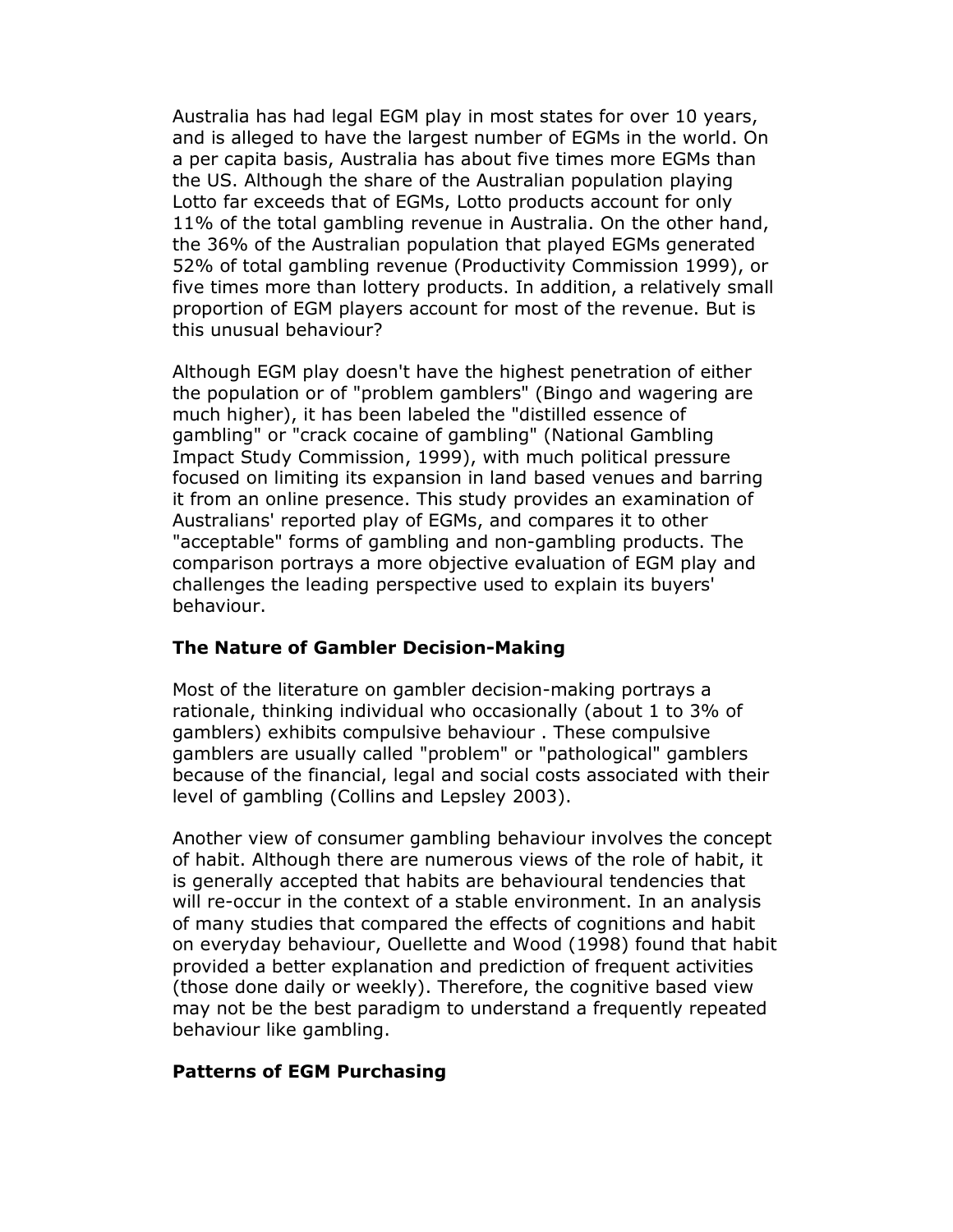The November 1999 Productivity Commission report on "Australia's Gambling Industry" notes the disproportionate amount of game purchase from a small number of players. However, the tendency for a few buyers to account for a large proportion of sales is a well known and accepted phenomenon in marketing and is often referred to as the "80-20 rule of thumb". The "80-20 rule of thumb" means that eighty percent of the purchases are accounted for by twenty percent of the buyers. In actual use, the proportion purchasing and amounts they account for varies based on the brand's penetration of use in the population and the average frequency of its purchase by buyers over time. The phenomenon where a small number of purchasers make most of the product's purchases appears quite normal in repeat purchase consumer goods and services.

Just as deviations from the expected pattern of sales can measure marketing activity, deviations from an expected distribution may also offer a means to establish where buying behaviour is abnormal. For example, if the proportion of heavy gamblers (buyers) for a gaming category like EGMs was larger than expected, compared to other products, then this may be an indicator of pathological purchase behaviour in a market of users (Mizerski, Mizerski and Miller, 2000).

In an attempt to determine if EGM play fits "normal" purchase patterns, data from the largest study of Australians' gambling was analysed. The proportion of problem gamblers by game type was also compared.

## The Study

Of the total sample  $(n=10,632)$  of Australians responses collected by the Productivity Commission (1999 Report appendices), only those who had reported gambling in the last 12 months were used for further analyses. Using those who have shown a willingness to gamble (reported they gambled at least once in last year) provided a sample (n=8554) of the potential EGM purchasing population. Of this number (n=3088), 36.1% had reported playing an EGM for money in the last 12 months.

## Results

EGM players make up 36.1% of this "gambling" population and reported "playing Poker machines or gaming machines" an average of 15.04 times in the last 12 months. Using the categorisation of no play (non-players), 1 to 5 (light players) and 6+ (heavy players) playing occasions used in previous gambling studies (Mizerski and Mizerski, 2001; Mizerski, Miller and Mizerski, 2001) the reported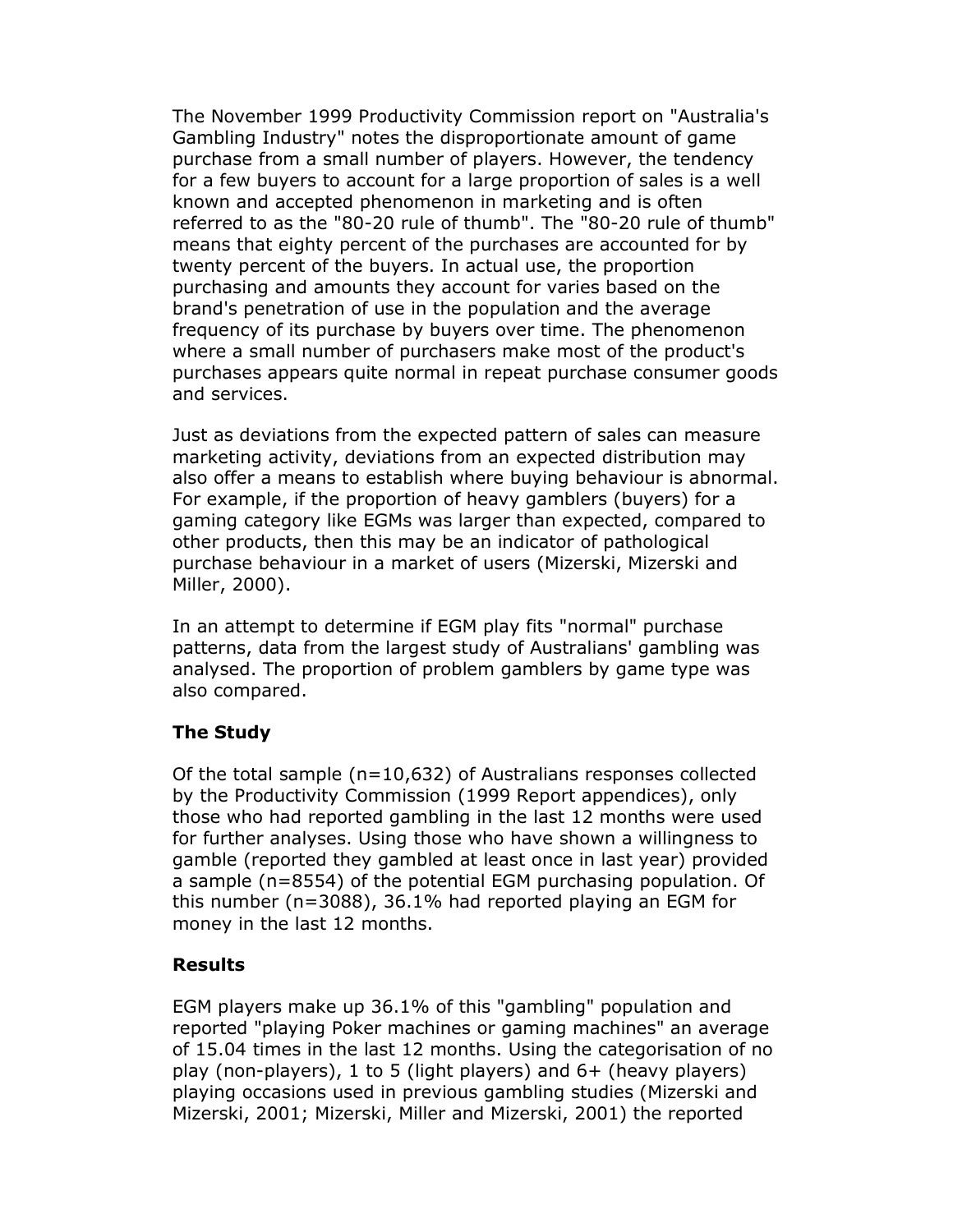and expected distributions for EGM play were determined. The data suggest that approximately 19.7% of the population (who have gambled in the last 12 months) account for 91.2% of all EGM gambling. But is this disproportionate purchase behaviour, often reported as evidence of EGM danger, different from what one would expect from any often repeated purchase or behaviour with the penetration and average frequency of activity reported?

To determine if there were any differences between reported and expected play, the distributions (proportion of players and proportion of sales by player group) were compared. There were no significant differences in either comparison. Therefore, EGM play was not significantly different from the behaviour of consumers of other product categories.

#### Comparing Problem Play of Games

The Productivity Commission Report (1999) uses several methods to evaluate the extent of potential problem gambling by game. As noted earlier, the overall penetration of Lotto in the population, whether adjusted for potential gamblers or not, is approximately 60%, while EGM play is 36.1% (see table). The penetration of other games in the population of gamblers, and the penetration of "problem gamblers" among that game's players is also reported in the table.

| Game          |       | All Gamblers Problem Gamblers* |
|---------------|-------|--------------------------------|
| Lotto         | 60.6% | 5.6%                           |
| Scratch 44.0% |       | 5.8%                           |
| <b>EGM</b>    | 36.1% | 8.9%                           |
| Racing        | 22.7% | 8.3%                           |
| Keno          | 15.2% | 9.6%                           |
| Casino        | 7.7%  | 11.1%                          |
| <b>Sports</b> | 5.5%  | 11.0%                          |
| Bingo         | 4.8%  | 12.0%                          |

Table - Indicants of Possible Problem Gambling

 $*$  Problem gambling = 5+ on SOGS measure of problem gambling

Compared to reported EGM play, the Lotto and scratch games have a much higher overall penetration and continuous adoption rate (4.4 times higher). This is dismissed by the Productivity Commission because they feel the Lottery products are a "low risk form of gambling" (Vol. 1, p. 6.53). Racing and sport wagering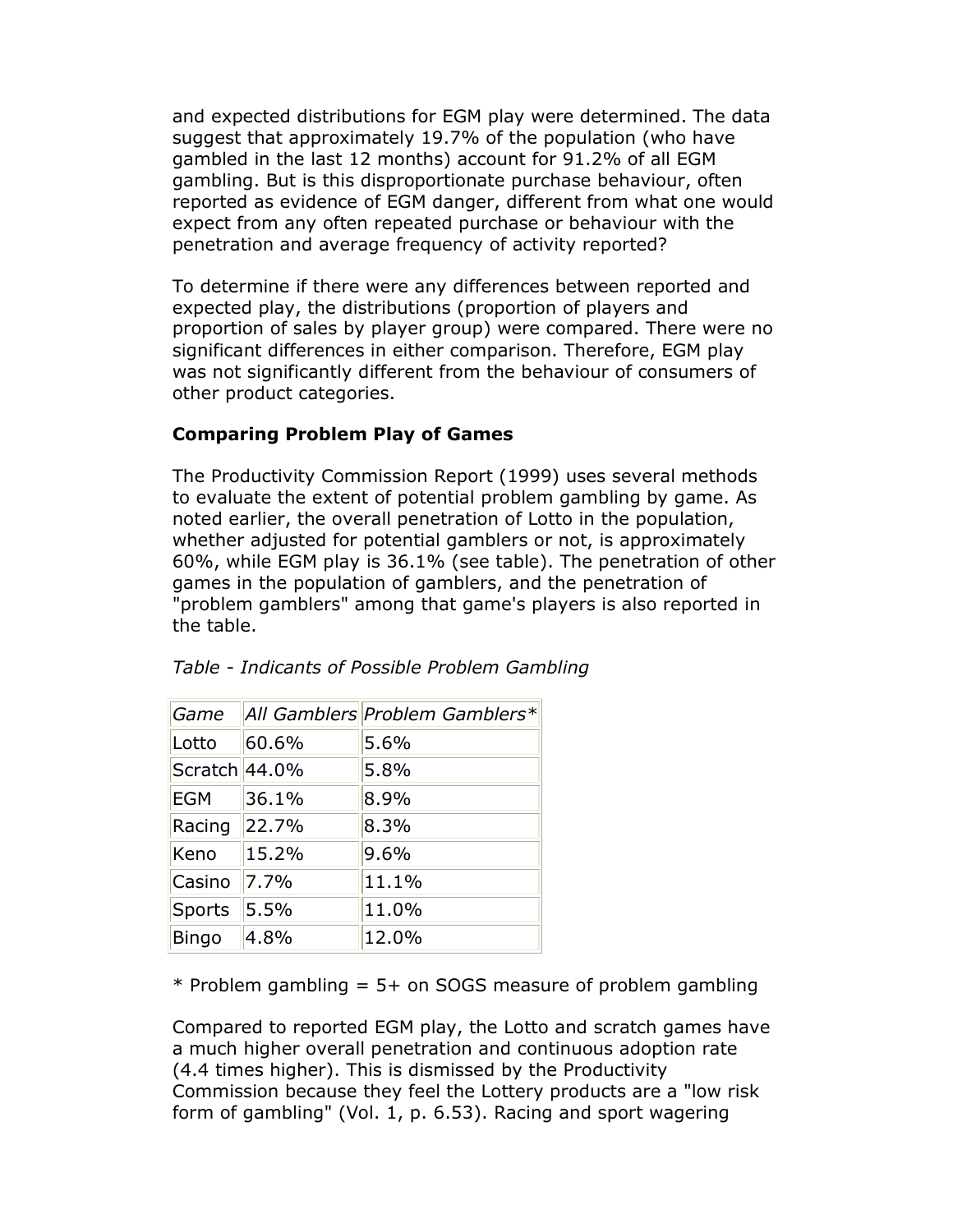show an equal or higher percentage of "problem gamblers" compared to EGM play, while the continuous adoption rate for racing is higher or allegedly more dangerous.

## Summary and Conclusions

The results of the study suggest that the pattern of EGM play is similar to other forms of gambling such as Lotto and instant or "scratchie" games. This expected (for the penetration and frequency of activity) pattern is also similar to that seen in frequently purchased consumer package goods and services. The disproportionate distribution of users accounting for most of the sales appears quite normal and expected.

Comparing reported EGM play to other games that are judged to be less of a problem by the Productivity Commission (Lotto, racing, wagering) shows EGM play to have proportionally fewer problem gamblers and thus may be less of a threat than portrayed.

That does not mean that EGM play does not have its expected share of players that bet at compulsive levels. Those problem gamblers generate large psychological, social and financial costs for their families, employers, society and themselves (Productivity Commission 1999). Nonetheless, all product categories may have a proportion of players, buyers or users that can't participate without lapsing into compulsive and problem use. Unfortunately, gambling extracts a particularly heavy toll on compulsive use.

Although some research has suggested gambling behaviour is driven by the misconceptions of the likelihood of winning (e.g., Miyazaki et al. 2001), that may happen only in the initial stages of game play. It may be that once a habit develops, there is very little cognitive control over continuing the activity. That doesn't mean that thinking doesn't take place. It just means that the consumers' thinking appears to have little affect on their participation.

## **Notes**

1. "Compulsive", rather than "addictive", behaviour is normally the term used when discussing gambling. Many researchers believe that gambling does not fit the medical model of addiction (Productivity Commission 1999, p.14.42).

# References

Collins, D. & Lepsley (2003), "The social costs and benefits of gambling: An introduction to the economic issues," Journal of Gambling Studies, 19(2), 123-148.